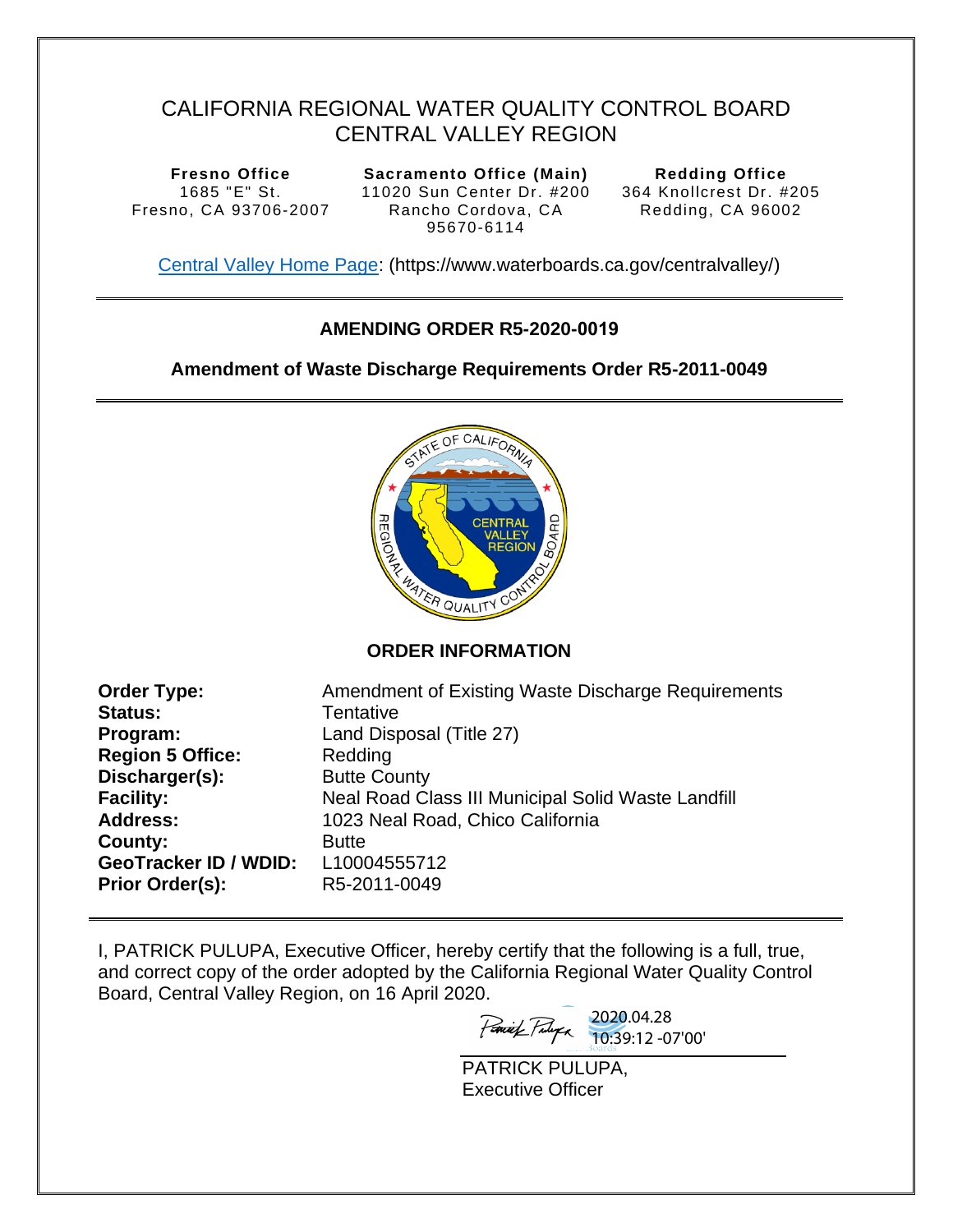### **FINDINGS**

The Central Valley Regional Water Quality Control Board (Central Valley Water Board) hereby finds as follows:

- 1. On 10 June 2011, the Central Valley Water Board adopted Waste Discharge Requirements (WDR) Order R5-2011-0049 revising WDRs for the Neal Road Class III Municipal Solid Waste Landfill and Class II Surface Impoundments (Neal Road Landfill). WDR Order R5-2011-0049 permitted the discharge of waste to the Class II surface impoundments and Class III landfills, and permitted the construction, operation, closure, post-closure maintenance, and corrective action at the Neal Road Landfill
- 2. Order R5-2011-0049 established an engineered alternative design to the prescriptive standard liner. Butte County (Discharger) had demonstrated that the prescriptive design was unreasonably and unnecessarily burdensome and would cost substantially more than an alternative that met the criteria contained in California Code of Regulations, title 27 (Title 27) section 20080, subsection (b).

The Discharger also demonstrated that the proposed engineered alternative liner system was consistent with the performance goal addressed by the prescriptive standard, and provides protection against water quality impairment equivalent to the prescriptive standard in accordance with Title 27 section 20080, subsection  $(b)(2)$ .

- 3. Following a tentative amendment and 30-day public comment period, Order R5- 2011-0049 was amended to allow for a different alternative engineered liner design. Additional text related to expansion of the landfill and other modifications of existing facilities were not included and will be addressed in revised WDRs during the 2020/2021 fiscal year. The tentative amended WDRs Order R5-2011- 0049 is provided as Attachment 1.
- 4. Issuance of this Order for an existing facility is exempt from the provisions of the California Environmental Quality Act (CEQA), Public Resource Code section 21000, et seq., and the CEQA guidelines, in accordance with Title 14, section 15301, since this Order only serves to modify a WDR Order.
- 5. The Central Valley Water Board has notified the Discharger and interested agencies and persons of its intent to amend the WDR Order R5-2011-0049, and has provided them with an opportunity to submit their written views and recommendations.